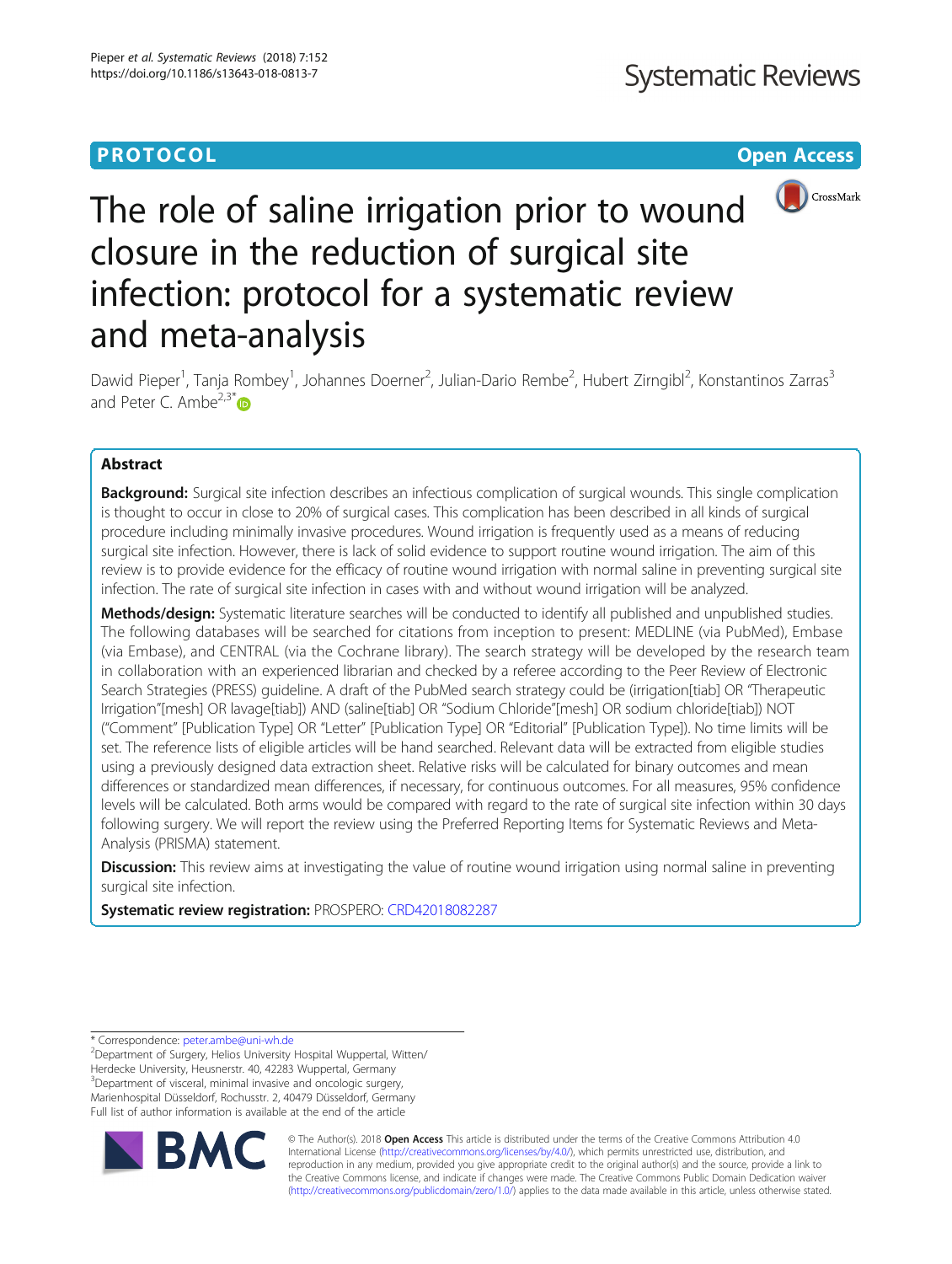#### Introduction

#### Rationale

According to the World Health Organization (WHO), healthcare-associated infections (HAIs) acquired by patients when receiving care is the most frequent adverse event worldwide. Urinary tract infection, pneumonia, bloodstream, and wound infections with microorganisms represent the most common HAIs [[1\]](#page-3-0). Surgical site infection (SSI) describes an infectious complication of surgical wounds. With an incidence of about 20%, SSI has been shown to be the most common HAI [[2\]](#page-3-0). SSI surveillance report from the European Centre for Disease Prevention and Control for 2011 indicated a cumulative SSI incidence of 9.5% for colorectal surgery, 1.4% for cesarean section, and 1.0% for cholecystectomy [\[3](#page-3-0)].

SSI is a potential complication associated with any type of surgery irrespective of access (minimal invasive or open) or surgical discipline. Although SSI is thought to be preventable, it still represents a major cause of morbidity and substantial economic burden on the health system [[4\]](#page-3-0). Many study groups and international guidelines have suggested measures to prevent or at least reduce the rate of SSI [[1](#page-3-0), [5](#page-3-0)–[8\]](#page-3-0). The use of prophylactic single-shot antibiotics at the beginning of surgery prior to skin incision, minimally invasive access with less tissue trauma, and the use of wound protectors have been described as means of reducing SSI [\[5,](#page-3-0) [9](#page-3-0)–[11\]](#page-4-0).

Wound irrigation (WI) describes the flow of a solution across the surface of a surgical incision prior to wound closure [\[12](#page-4-0)]. Wound irrigation is intended to cleanse the wound physically by removing cellular debris and trapped fluids. Wound irrigation might reduce the level of bacterial contamination by flushing off bacteria from the wound surface [\[13](#page-4-0)].

Different forms of WI have been described in the medical literature. WI can be achieved using normal saline, antibiotic solutions, and solutions with antiseptic agents [[14](#page-4-0)–[16](#page-4-0)]. Despite the large number of publications on WI, no single method or solution has been shown to be superior. Besides, there seems to be conflicting data on the role of WI on SSI [\[17](#page-4-0), [18\]](#page-4-0). In fact, some guidelines do not recommend routine WI [[5,](#page-3-0) [7](#page-3-0)]. This trend can be observed across different surgical disciplines [[19,](#page-4-0) [20](#page-4-0)].

In our department of surgery at a university hospital, WI using normal saline is routinely performed and the rate of SSI is very low. Current data on the role of WI as a means of reducing or preventing SSI is conflicting. Based on our clinical experience, we hypothesize that WI with normal saline might reduce the rate of SSI. However, no systematic review to the best of our knowledge has so far investigated WI with normal saline alone. We therefore intend to investigate the potential role of WI with normal saline in preventing SSI by performing a systematic review of randomized controlled trials (RCTs).

#### **Objectives**

We aim to investigate the efficacy of WI with normal saline in reducing surgical site infection. The rate of SSI in patients following wound irrigation with normal saline will be compared to that of patients without wound irrigation prior to wound closure.

#### **Methods**

This protocol adheres to the Preferred Reporting Items for Systematic Review and Meta-Analysis-Protocols (PRISMA-P) [[21\]](#page-4-0). Any amendments to this protocol will be reflected in an update to the PROSPERO registration.

#### Eligibility criteria

RCTs investigating the rate of SSI in using normal saline vs. no irrigation prior to wound closure following abdominal surgery will be included. Only studies published in English and German language will be included. Relevant studies in languages other than English will be considered if an English translation is available. In such cases, a translation will be requested from the corresponding authors. All available publications irrespective of date of publication will be considered.

#### Population

All patients undergoing abdominal surgery irrespective of diagnosis, procedure, and discipline will be considered for inclusion. Patients undergoing minimally invasive surgery will be included if a mini-laparotomy of more than 3 cm was performed, e.g., for specimen retrieval. Patients undergoing natural orifice procedures (NOTES) will not be included. Patients undergoing both elective and emergency surgery will be included. No differences will be made between patients with or without drains. The same role holds for the use of wound protectors.

#### Intervention

The study group will include all patients who underwent saline irrigation of the surgical incision prior to wound closure. All forms of saline wound irrigation with or without the use of a pressure device or syringe will be included in this intervention arm. The control group will include patients without irrigation.

#### Comparison

All comparisons will be considered.

#### **Outcome**

Primary outcome will be SSI. As secondary outcomes, we will consider length of stay (LOS), rate of re-intervention, rate of re-admission, overall morbidity, mortality, quality of life, and the resource use for treatment.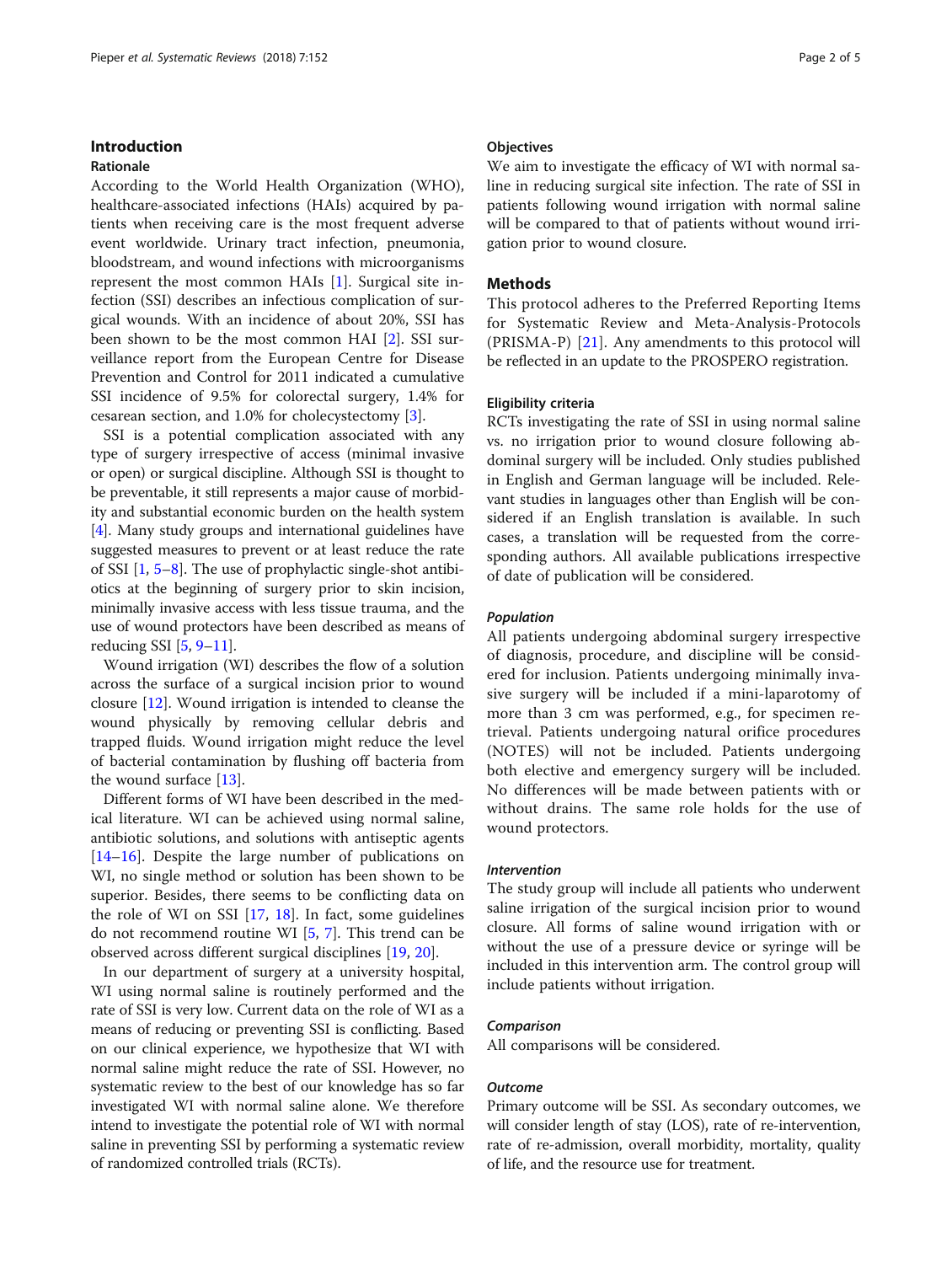#### Study designs

We will only include (quasi-) RCTs in our systematic review. Systematic reviews related to the topic will be retained to investigate their references for further eligible studies.

#### Information sources

We will conduct a systematic literature search to identify all published and unpublished studies. The following databases will be searched for citations from inception to present: MEDLINE (via PubMed), Embase (via Embase), and CENTRAL (via the Cochrane library). We will search manually for additional studies by cross-checking the reference lists of all included primary studies and lists of relevant systematic reviews.

We will not apply any limitations regarding language, publication status, and publication date when searching for eligible studies.

#### Search strategy

The search strategy will be developed by the research team in collaboration with an experienced librarian and checked by a referee according to the Peer Review of Electronic Search Strategies (PRESS) guideline. A draft of the PubMed search strategy can be found below:

(irrigation[tiab] OR "Therapeutic Irrigation"[mesh] OR lavage[tiab]) AND (saline[tiab] OR "Sodium Chloride" [mesh] OR sodium chloride[tiab])

AND

((randomized controlled trial[pt] OR controlled clinical trial[pt] OR randomized[tiab] OR randomised[tiab] OR placebo[tiab] OR clinical trials as topic[mesh:noexp] OR randomly[tiab] OR trial[ti] NOT (animals[mh] NOT humans [mh]))) NOT ("Comment" [Publication Type] OR "Letter" [Publication Type] OR "Editorial" [Publication Type])

#### Data management

The search results will be uploaded and managed using Microsoft Excel.

#### Selection process

The title and abstract of each article will be screened and assessed against predetermined inclusion criteria by two independent investigators. Full texts of all potentially relevant articles and those without an available abstract will be assessed for inclusion by two reviewers independently. Discrepancies will be resolved by consensus or consulting a third investigator. The corresponding authors of eligible articles will be contacted for clarification where necessary. We will record the reasons for exclusion and report the study selection process using the PRISMA flow diagram [[22](#page-4-0)]. A list of excluded studies will be provided.

#### Data collection process

A data extraction sheet will be designed and tested. Two reviewers will independently extract data from the included studies. Any disagreements will be resolved via discussion or by involving a third reviewer for arbitration.

#### Data items

We will collect data on patient's demographics (age, sex, body mass index), relevant medical conditions (ASA score, diabetes, immune status), type of surgical procedure and means of access (laparoscopic or open), information on lifestyle, e.g., smoking, and perioperative data including procedure-associated information like type of surgery, duration of surgery, use of single-shot antibiotics, and use of wound drains. Furthermore, we will extract the number of randomized patients included in the analysis.

The primary outcome will be the number of SSI. Secondary outcomes will include mean or median LOS, number of re-intervention, specific medical treatment for SSI (e.g., antibiotics), number of readmission, overall morbidity, number of deaths, and resource use (e.g., hospital length of stay, costs). In case outcome data are missing, we will contact study authors and request the data.

#### Risk of bias in individual studies

We will use the revised Cochrane Risk of Bias tool to evaluate all included studies for risk of bias [[23](#page-4-0)]. Items will be rated as low, high, or unclear risk of bias. Independently, two reviewers will assess the risk of bias of all included studies. We will assess the risk of bias on outcome level. For each assessment, we will provide a support for judgment. Any disagreements will be resolved through discussion. If both reviewers cannot find a consensus, we will involve a third reviewer.

#### Summary measures and synthesis

Relative risks will be calculated for binary outcomes and mean differences or standardized mean differences, if necessary, for continuous outcomes. For all measures, 95% confidence levels will be calculated.

Clinical and statistical heterogeneity between studies will be assessed by two reviewers. For the assessment of statistical heterogeneity,  $I^2$  will be calculated. In the absence of clinical heterogeneity, and in the presence of statistical heterogeneity ( $I^2$  > 50%), we will use a random-effects model. In case of no clinical or statistical heterogeneity, we will apply a fixed-effect model. We will obtain pooled estimates of treatment effect using RevMan 5 software.

We do not plan any additional analyses, such as subgroup or sensitivity analyses. However, we may decide to perform post hoc analyses given appropriate numbers.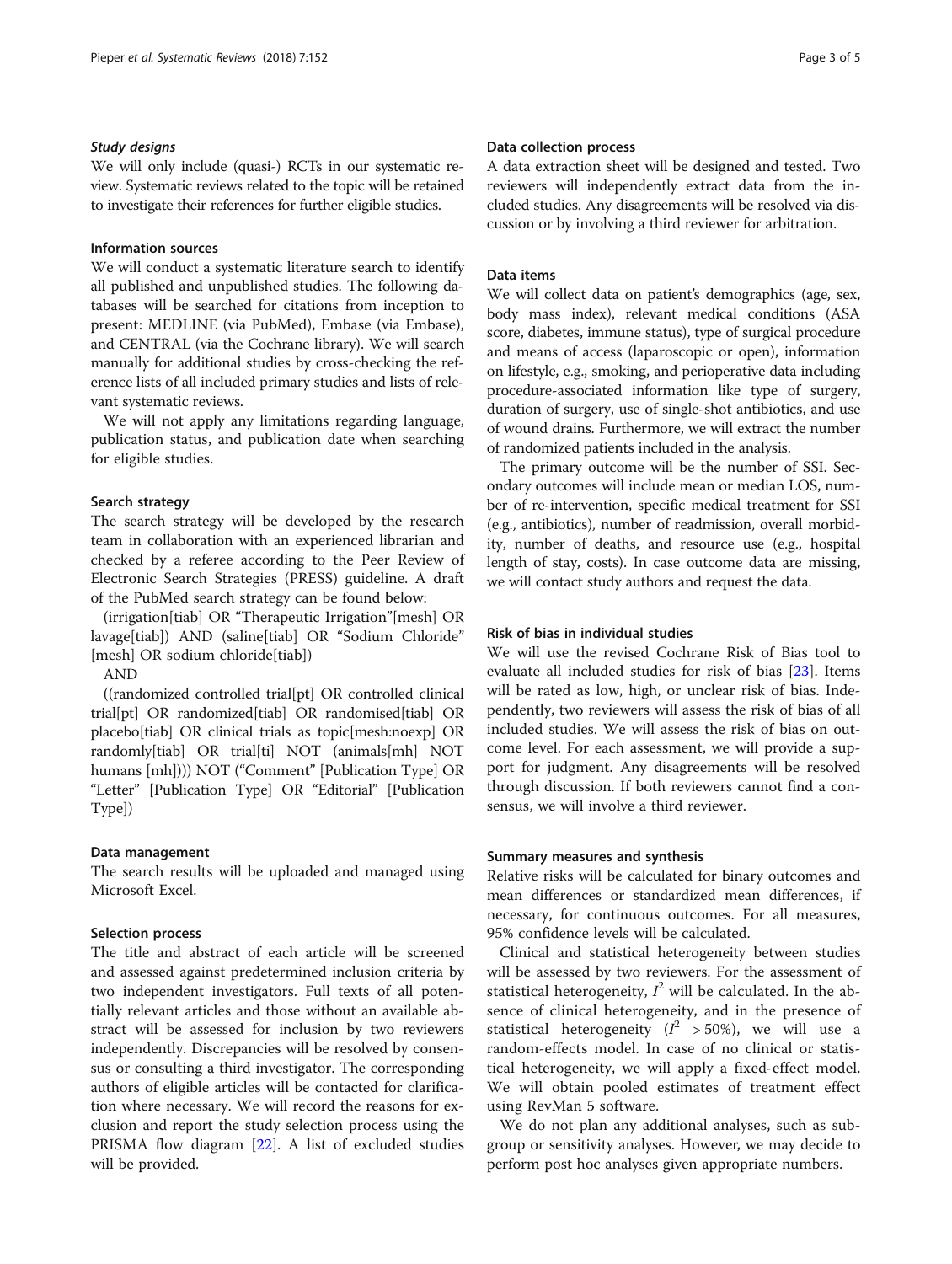#### <span id="page-3-0"></span>Meta-bias

If there are 10 or more studies included in the meta-analysis, we will investigate publication bias using funnel plots and Egger's test [\[24](#page-4-0)].

#### Confidence in cumulative evidence

Summary of finding tables will be prepared for summarizing confidence across studies for all patient relevant outcomes. For grading the quality of evidence, the five GRADE domains, risk of bias, indirectness, inconsistency, imprecision, and publication bias, will be judged. The quality of the body of evidence will be assessed by two reviewers independently using the GRADEpro GDT software.

#### **Discussion**

Two out of ten patients undergoing abdominal surgery will suffer from SSI, which causes an increase in overall morbidity rate [2]. Besides, SSI might lead to prolongation of LOS [[25,](#page-4-0) [26](#page-4-0)]. The economic burden imposed on the health system by SSI cannot be overemphasized. Although many institutions implemented measures to reduce the risk of SSI, this single complication is still a cause of serious morbidity and expenses [\[27](#page-4-0)].

Although wound irrigation has been widely investigated in association with surgical site infection, consistent data supporting the benefit of WI is lacking. One reason for this trend might be the heterogeneity of the study population with regard to wound irrigation. Antibiotic solution, solution with antiseptic agents, normal saline, and other combinations have so far been used for wound irrigation. This observation was confirmed in a recently published systematic review by Mueller et al. [[28\]](#page-4-0).

Most solutions used for irrigation except saline are not inert. It is thus possible that substances in the irrigation solution might negatively affect wound healing thereby predisposing to SSI. We routinely perform wound irrigation using saline in our department of abdominal surgery. Our clinical experience suggests a potential reduction in the rate of SSI following routine WI with saline. Currently, there is limited evidence on the role of normal saline irrigation on the rate of SSI.

This systematic review will compute data from RCTs to clarify the role of routine WI with normal saline in the reduction or prevention of SSI. The risk of SSI in patients managed with normal saline irrigation will be compared to that of controls without WI. Secondary endpoints like the rate of morbidity, length of stay, and overall resource use of treatment will be investigated.

The results generated in the planned systematic review might provide solid evidence to rethink our routine clinical processes or adjust the current recommendations for the prevention of surgical site infection. It is also conceivable that the planned systematic review might not indicate any trend, which would reveal the need for further investigation, e.g., via additional RCTs.

#### Authors' contributions

PCA was in charge of the conception. DP and PCA designed the protocol and wrote the first draft. TR, JD, JDR, KZ, and HZ contributed to the critical revision of the manuscript for methodological and intellectual content. All authors approved the final version of the submitted manuscript.

#### Ethics approval and consent to participate

Not applicable.

#### Consent for publication

Not applicable.

#### Competing interests

The authors declare that they have no competing interests.

#### Publisher's Note

Springer Nature remains neutral with regard to jurisdictional claims in published maps and institutional affiliations.

#### Author details

<sup>1</sup>Institute for Research in Operative Medicine, Chair of Surgical Research, Faculty of Health, School of Medicine, Witten/Herdecke University, Witten, Germany. <sup>2</sup>Department of Surgery, Helios University Hospital Wuppertal, Witten/Herdecke University, Heusnerstr. 40, 42283 Wuppertal, Germany. <sup>3</sup>Department of visceral, minimal invasive and oncologic surgery, Marienhospital Düsseldorf, Rochusstr. 2, 40479 Düsseldorf, Germany.

#### Received: 16 January 2018 Accepted: 11 September 2018 Published online: 05 October 2018

#### References

- 1. Organization WH: Global guidelines for the prevention of surgical site infection: World Health Organization; 2016.
- 2. Allegranzi B, Bagheri Nejad S, Combescure C, Graafmans W, Attar H, Donaldson L, Pittet D. Burden of endemic health-care-associated infection in developing countries: systematic review and meta-analysis. Lancet. 2011; 377(9761):228–41.
- 3. Tommi Kärki, Carl Suetens. [http://ecdc.europa.eu/en/publications/](http://ecdc.europa.eu/en/publications/Publications/SSI-in-europe-2010-2011.pdf) [Publications/SSI-in-europe-2010-2011.pdf](http://ecdc.europa.eu/en/publications/Publications/SSI-in-europe-2010-2011.pdf). SossiiESECfDPaCaO. Accessed on Oct 8 2017.
- 4. Leaper DJ, van Goor H, Reilly J, Petrosillo N, Geiss HK, Torres AJ, Berger A. Surgical site infection - a European perspective of incidence and economic burden. Int Wound J. 2004;1(4):247–73.
- 5. Anderson DJ, Podgorny K, Berrios-Torres SI, Bratzler DW, Dellinger EP, Greene L, Nyquist AC, Saiman L, Yokoe DS, Maragakis LL, et al. Strategies to prevent surgical site infections in acute care hospitals: 2014 update. Infect Control Hosp Epidemiol. 2014;35(6):605–27.
- 6. Gilmore O, Martin T. Aetiology and prevention of wound infection in appendicectomy. Br J Surg. 1974;61(4):281–7.
- 7. Leaper D, Burman-Roy S, Palanca A, Cullen K, Worster D, Gautam-Aitken E, Whittle M, Guideline Development G: Prevention and treatment of surgical site infection: summary of NICE guidance. BMJ 2008, 337:a1924.
- Saves GfssSS, Lives. Geneva: World Health Organization; 2009 [http://www.](http://www.who.int/patientsafety/safesurgery/tools_resources/9789241598552/en) [who.int/patientsafety/safesurgery/tools\\_resources/9789241598552/en](http://www.who.int/patientsafety/safesurgery/tools_resources/9789241598552/en). Accessed 8 Oct 2017.
- 9. Classen DC, Evans RS, Pestotnik SL, Horn SD, Menlove RL, Burke JP. The timing of prophylactic administration of antibiotics and the risk of surgicalwound infection. N Engl J Med. 1992;326(5):281–6.
- 10. Bratzler DW, Dellinger EP, Olsen KM, Perl TM, Auwaerter PG, Bolon MK, Fish DN, Napolitano LM, Sawyer RG, Slain D, et al. Clinical practice guidelines for antimicrobial prophylaxis in surgery. Surg Infect. 2013; 14(1):73–156.